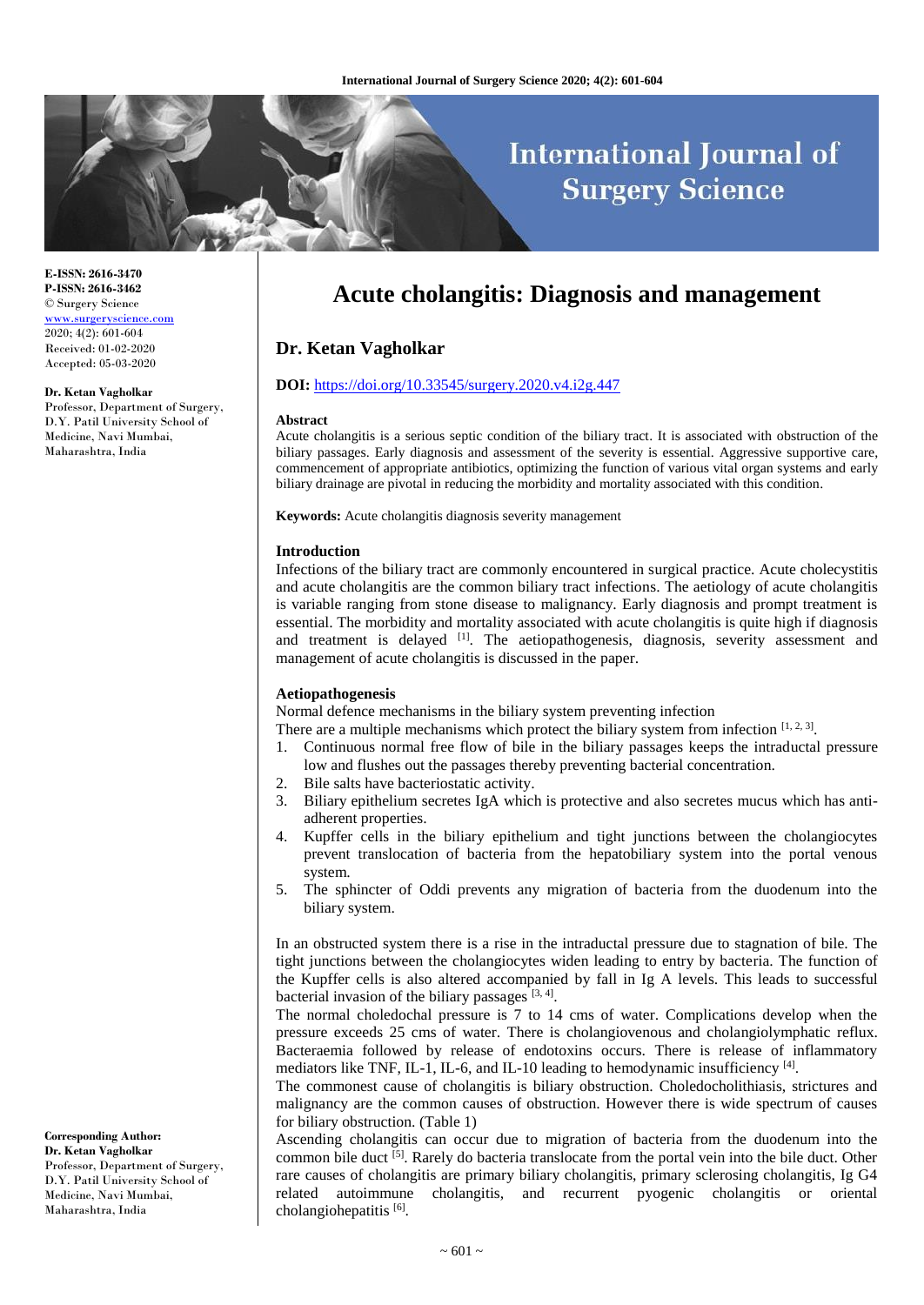Understanding the spectrum of bacterial flora causing cholangitis is essential for proper choice of antibiotic therapy. Coliforms are the predominant organisms isolated from bile in acute cholangitis. These include E. coli (25-50%), klebsiella (15- 20%), enterococcus species (10- 20%) and enterobacteriacae (5-  $10\%$ ) <sup>[6, 7]</sup>.

Anaerobic organisms like bacteroides fragilis, Cl. Perfringens are found in elderly population or in those patients who have already undergone biliary tract surgery  $[8]$ . In a few cases, parasites have also been identified in bile. These include liver flukes clonorchis sinensis, opisthorchis viverrini, opisthorchis felineus and ascaris lumbricoides.

Recurrent acute cholangitis (oriental cholangiohepatitis) is an uncommon condition [9]. It is associated with pigment stones in the intrahepatic ducts predominantly in the lateral segment of the left lobe or in the posterior segment of the right lobe. Though the exact etiopathogenesis is unknown, it is associated with malnutrition and parasitic infestations such as ascaris lumbricoides and clonorchiasis. Transient portal bacteraemia allows entry of bacteria into the biliary system initiating a cycle of infection and stone formation. In 5% of cases there is a likelihood of development of cholangiocarcinoma<sup>[9]</sup>.

#### **Clinical features**

The common symptoms are right upper quadrant abdominal pain, high grade fever for more than 24 hours and jaundice. This is typically described as Charcot's triad. It has a sensitivity of 26.4% and specificity of 95.9% in diagnosing acute cholangitis [9, 10]. When the severity of cholangitis escalates, hypotension and mental obtundation are seen in addition to pain, fever and jaundice. The five features together constitute Reynold's pentad. Charcot's triad is suggestive of acute cholangitis in 26.4 to 72% of cases [9, 10] .

Physical examination will reveal high fever, tachycardia, hypotension, jaundice and altered sensorium in severe cases. Abdominal examination will reveal tenderness in the right hypochondriac and epigastric region.

#### **Investigations**

Complete blood count, liver function tests, PT/INR and renal profile are baseline haematological investigations. Inflammatory markers such as CRP and ESR are quite helpful [11, 12]. Blood cultures are useful in determining the spectrum of organisms causing cholangitis. Imaging modalities range from ultrasound imaging to MRCP  $[11, 12]$ . The main aim of imaging is to identify the obstructing pathology. Collecting a bile sample during a drainage procedure is likely to yield a positive culture in 59- 93% of acute cholangitis cases [13].

#### **Diagnosis**

The new Tokyo guidelines (TG 13) help in ascertaining the diagnosis of acute cholangitis<sup>[9]</sup>. These take into consideration three parameters, inflammatory, cholestatic and imaging results [9, 10] .

1. Systemic inflammation

A-1 Fever more than  $38^{\circ}$  C with shaking chills. A-2 Laboratory data (Evidence of inflammatory response) WBC <4000/cmm or > 10,000/cmm. C reactive protein (CRP)  $\geq 1$ mg/dl.

#### 2. Cholestasis

B-1 Jaundice (Total bilirubin  $\geq 2mg/dl$ )

B-2 Laboratory data

Alkaline phosphatase > 1.5x upper limit of normal (IU)  $\gamma$  glutamyl transpeptidase > 1.5x upper limit of normal(IU)  $AST/ALT > 1.5$  x upper limit of normal (IU)

3. Imaging

C-1 Biliary dilatation

C-2 evidence of aetiology in imaging (stone, stricture, stent) Suspect diagnosis of acute cholangitis: one item in  $A +$  one item in B or C.

Definitive diagnosis of acute cholangitis: one item in  $A +$  one in  $B + \text{one in } C$ .

The sensitivity of TG 13 in diagnosis of acute cholangitis is 91.8% and specificity is  $77.7\%$  <sup>[10]</sup>. The false positive rate for TG 13 is 5.9%, 11.9% for Charcot's triad [10] .

#### **Assessment of severity**

Severity of cholangitis will determine the response to initial medical treatment and the possibilities of organ dysfunction. (TG13 guidelines) Hence it is very important to assess the severity of acute cholangitis [9, 10].

#### **Grade I (mild acute cholangitis)**

No organ dysfunction

Does not meet the criteria of moderate acute cholangitis Responds to antibiotic treatment.

#### **Grade II (moderate acute cholangitis)**

No organ dysfunction

Does not respond to initial antibiotic treatment

Two out of the following five criteria should be present

- 1. WBC > 12.000/cmm or < 4000/cmm
- 2. High temperature  $\geq$ 39 °C
- 3. Elderly (age  $> 75$ years)
- 4. Total bilirubin  $\geq 5$ mg/dl
- 5. Hypoalbuminaemia (<0.7 x lower limit of normal)

#### **Grade III (severe acute cholangitis)**

Does not respond to initial medical treatment

Organ dysfunction present in at least one of the following organ systems.

- 1.  $CVS$  dopamine infusion  $\geq 5$  µg/kg/min
- 2. CNS- altered consciousness
- 3. RS- PaO2 /FiO2 ratio < 300
- 4. Renal- oliguria / S creatinine > 2mg/dl
- 5. Hepatic:  $INR > 1.5$ , platelet < 1 lakh.

In acute suppurative cholangitis there is formation of pus in the biliary passages. On ERCP, pus is seen coming from the ampulla of Vater. Severe acute cholangitis or toxic cholangitis is seen in 5% of all cholangitis cases [11, 12].

#### **Treatment**

The most important primary step towards treatment is aggressive resuscitation of the patient  $[13]$ . Majority of patients are hemodynamically compromised. Hence fluid resuscitation is essential. Supportive infusions of fresh frozen plasmas and vitamin K injections are helpful in preventing coagulopathy. Once haemodynamic stability is achieved then two issues need to be addressed, control of infection and relief of obstruction [13]. The choice of antibiotic for control of infection depends upon multiple factors [14]. These include

- 1. Renal status
- 2. Hepatic status
- 3. Drug allergies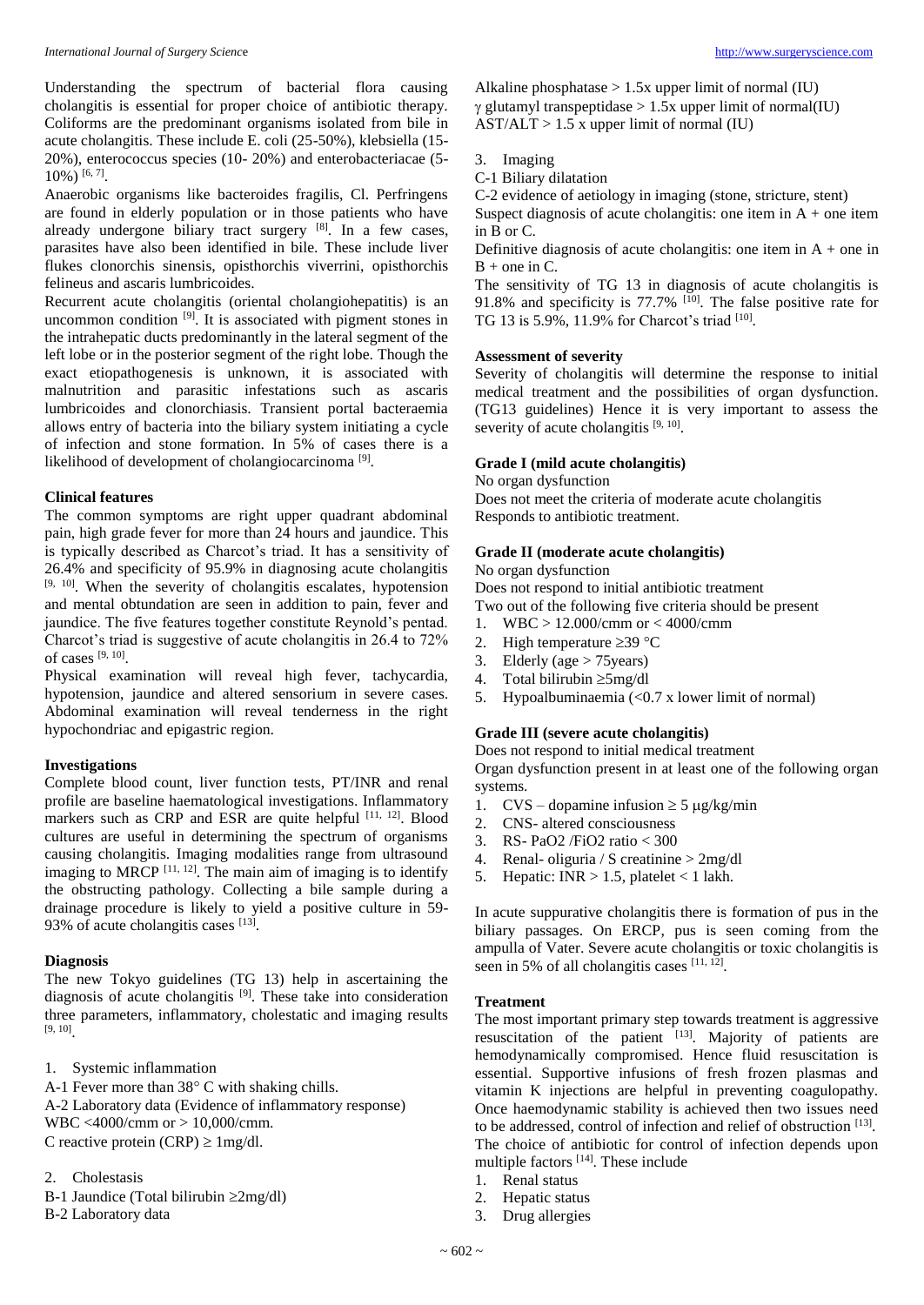#### 4. Co morbidities

5. Hospital acquired infections.

Initially empiric antibiotic therapy covering gram positive and anaerobic organisms needs to be started. There are a wide variety of antibiotics which can be used. These include piperacillin- tazobactam, ticaricillin- clavulanate, ceftriaxone with metronidazole and ampicillin with sulbactam. In patients sensitive to penicillin, ciprofloxacin with metronidazole, carbapenem or gentamicin with metronidazole can be used [14]. Once blood culture reports are available then specific antibiotic therapy can be commenced. Blood cultures are positive in 21- 71% of acute cholangitis patients. Antibiotic therapy should be continued for ten days.

High biliary pressure caused by obstruction needs to be relieved at the earliest. Timing of drainage is dependent upon the grade of severity of cholangitis [15].

Grade I needs drainage within 24 to 48 hours.

Grade II severity needs drainage at the earliest.

Grade III severity cases require optimization of organ systems followed by immediate drainage. This can be achieved by biliary drainage by a therapeutic ERCP. The various therapeutic options are

- 1. Endoscopic sphincterotomy with stone evacuation followed by stenting
- 2. Transpapillary biliary stenting for strictures
- 3. Replacement of blocked old stents with biofilm formation
- 4. Endoscopic nasobiliary drainage (ENBD)
- 5. Percutaneous transhepatic biliary drainage (PTBD)
- 6. Open surgical drainage (T tube placement after laparotomy)
- 7. Rarely EUS guided drainage.

ENBD has a few advantages [15].

A repeat cholangiogram can be done when the location of the stricture is unknown.

Purulent bile mixed with thick pus can be effectively drained.

The tube can be safely irrigated if clogged.

Bile aspirates for culture can be collected easily.

The main disadvantages are significant discomfort to the patient and chances that a confused patient will pull the tube out.

#### PTBD

PTBD is usually done after a failed ERCP. It can safely be done in patients with co morbidities especially in those patients who are unfit for ERCP<sup>[15]</sup>. The disadvantages of PTBD are patient discomfort, increase in hospital stay, and risk of biliary peritonitis, haemorrhage and infection.

PTBD is contraindicated in patients with ascites, coagulopathy and intrahepatic biliary obstruction.

Surgical drainage by way of choledochotomy with T tube placement is indicated when all options have failed [15, 16].

A balloon enteroscopic assisted ERCP with biliary drainage can be done in cases with obstructed Roux-en Y hepatico jejunostomy [16].

EUS guided biliary drainage is considered when ERCP is unsuccessful as in cases of ampullary obstruction, gastric outlet obstruction and in a roux en Y hepaticojejunostomy [16].

*Oriental cholangiohepatitis* poses both a diagnostic and therapeutic dilemma<sup>[17]</sup>. Administration of intravenous fluids and antibiotics is followed by intervention for biliary drainage. Stone extraction, stent placement, stricture dilatation and percutaneous biliary drainage after failed ERCP are various options [18] . Segmental hepatic resection for localized disease and liver transplantation for diffuse end stage liver disease can be done <sup>[17]</sup>. Prognosis depends upon the timing of biliary drainage, commencement of antibiotics and presence of co morbidities <sup>[19]</sup>. Poor prognostic factors are advanced age, high grade fever, leucocytosis, raised bilirubin levels and low albumin levels. Co morbidities associated with poor prognosis are cirrhosis, malignancy, liver abscesses, coagulopathy and raised creatinine levels. An IL 7 level less than 6 and a procalcitonin level greater than 0.5 are associated with increased mortality  $[20, 21]$ . The mortality after drainage is 10% while after surgical intervention the mortality can rise to  $30\%$  <sup>[16]</sup>.

|  |  |  | Table 1: Aetiology of biliary obstruction |
|--|--|--|-------------------------------------------|
|--|--|--|-------------------------------------------|

| <b>Choledocholithiasis</b>                                                           | <b>Benign or malignant</b><br>strictures of the bile ducts                                |  |  |
|--------------------------------------------------------------------------------------|-------------------------------------------------------------------------------------------|--|--|
| Pancreatic cancer/ampullary<br>adenomas                                              | Porta hepatis tumors/metastasis                                                           |  |  |
| Obstructed biliary stents (biofilm<br>formation, biliary sludge,<br>duodenal reflux) | Primary sclerosing cholangitis                                                            |  |  |
| Mirizzi's syndrome                                                                   | Lemmel's syndrome (peri-<br>ampullary diverticulum causing<br>distal biliary obstruction) |  |  |
| Round Worms (A lumbricoides)                                                         | Tape worm (T Saginata)                                                                    |  |  |
| AIDS cholangiopathy                                                                  | Strictured biliary-enteric<br>anastomosis                                                 |  |  |
| Choledochocele                                                                       | Post ERCP cholangitis                                                                     |  |  |

# **Conclusion**

Acute cholangitis is a life threatening condition. Establishing the diagnosis and determining the severity is pivotal for formulating a therapeutic plan. Aggressive resuscitation, commencement of appropriate antibiotics and biliary drainage are the cornerstones of successful management.

# **Conflict of interest:** None

### **Funding:** Nil

**Acknowledgements:** I would like to thank Parth Vagholkar for his help in typesetting the manuscripts.

#### **References**

- 1. Mosler P. Management of acute cholangitis. Gastroenterol Hepatol (N Y). 2011; 7:121-123.
- 2. Kimura Y, Takada T, Strasberg SM, Pitt HA, Gouma DJ, Garden OJ *et al*. TG13 current terminology, etiology, and epidemiology of acute cholangitis and cholecystitis. J Hepatobiliary Pancreat Sci. 2013; 20:8-23.
- Sung JY, Costerton JW, Shaffer EA. Defense system in the biliary tract against bacterial infection. Dig Dis Sci. 1992; 37:689-696.
- 4. Buyukasik K, Toros AB, Bektas H, Ari A, Deniz MM. Diagnostic and therapeutic value of ERCP in acute cholangitis. ISRN Gastroenterol. 2013; 2013:191729.
- 5. van den Hazel SJ, Speelman P, Tytgat GN, Dankert J, van Leeuwen DJ. Role of antibiotics in the treatment and prevention of acute and recurrent cholangitis. Clin Infect Dis 1994; 19:279-286.
- 6. Jain MK, Jain R. Acute bacterial cholangitis. Curr Treat Options Gastroenterol. 2006; 9:113-121.
- 7. Kinney TP. Management of ascending cholangitis. Gastrointest Endosc Clin N Am. 2007; 17:289-306.
- 8. Shi X, Vagholkar KR, Friess H, Uhl W, Buechler MW. Management of severe acute pancreatitis: Standards and Future Perspectives. Bombay Hospital Journal. 2001; 43:16- 27.
- 9. Kiriyama S, Takada T, Strasberg SM, Solomkin JS, Mayumi T, Pitt HA *et al*. Tokyo Guidelines Revision